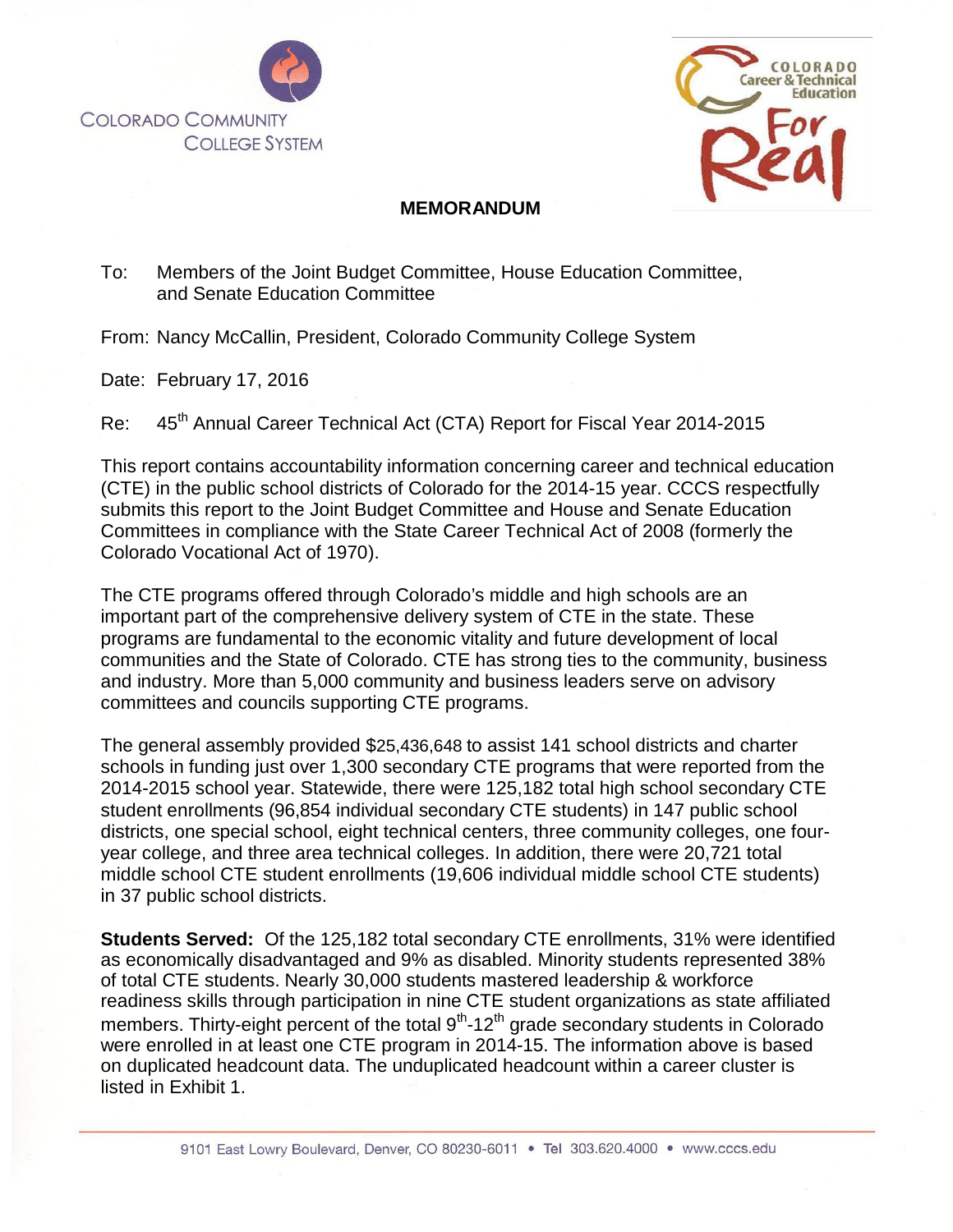**Job Placement:** In 2013-14, there were 60,055 total CTE program completions (53,090 individual CTE students). Of the 2013-14 program completers who were seeking employment and who schools were able to contact, 84% of those seeking jobs had obtained employment within a year following program completion. The information above is based on duplicated headcount within a career cluster. Exhibit 1 shows the unduplicated headcount data.

**Colorado's Investment in CTE:** Over the last 40 years, appropriations for the Career Technical Act have dropped in proportion to the dramatic increase of the actual cost of CTE programs. In 1971-72, the General Assembly provided just over 58 percent of the actual cost of CTE programs (Actual cost: \$11.16 million, state funding: \$6.5 million). In 2014-15, the General Assembly provided 25 percent of the actual cost of CTE programs. (Actual cost from FY15 reported expenses: \$97 million, state funding: \$25 million).

**Colorado Career Clusters & Pathways:** With the passage of the reauthorization of the federal Perkins Act in 2006, Colorado updated its CTE program areas to reflect the national movement toward Career Clusters and Career Pathways. Colorado grouped the Career Clusters into 6 Industry Sectors that reflect the unique economy of Colorado.

Colorado CTE is designed to help students, young and experienced, choose a career path, pick the learning needed, build the right skills and knowledge, and get into a great job in a field they will love. CTE programs are organized around 17 Career Clusters and 82 Career Pathways opening opportunities for all students to pursue their passion.

Additionally, CCCS approves special programs for at-risk students called Alternative Cooperative Education (ACE) programs. In addition, a few CTE programs, called Multi-Occupational programs, are for small high schools that do not have sufficient enrollment to justify specialized CTE programs.

Exhibit 1 depicts unduplicated secondary headcount data within each cluster. A student may count in multiple clusters because he/she takes a CTE course in various clusters in an academic year. Many students choose to take more than one CTE class each year and when all of the 2014-15 students are counted within each class, enrollment is at 125,182. When duplication across and within clusters is removed from the data, there were 96,854 individual secondary students enrolled.

Including administrative costs for districts, Colorado spent over \$97 million educating secondary and middle students in CTE programs. This breaks down to an average cost per student FTE of \$9270 for the 2014-2015 year. CTA funding helps to offset one quarter (\$25 million) of the cost of these important programs. This investment helps Colorado maintain high-quality career and technical education programs that produce workers who are ready for high-skill careers.